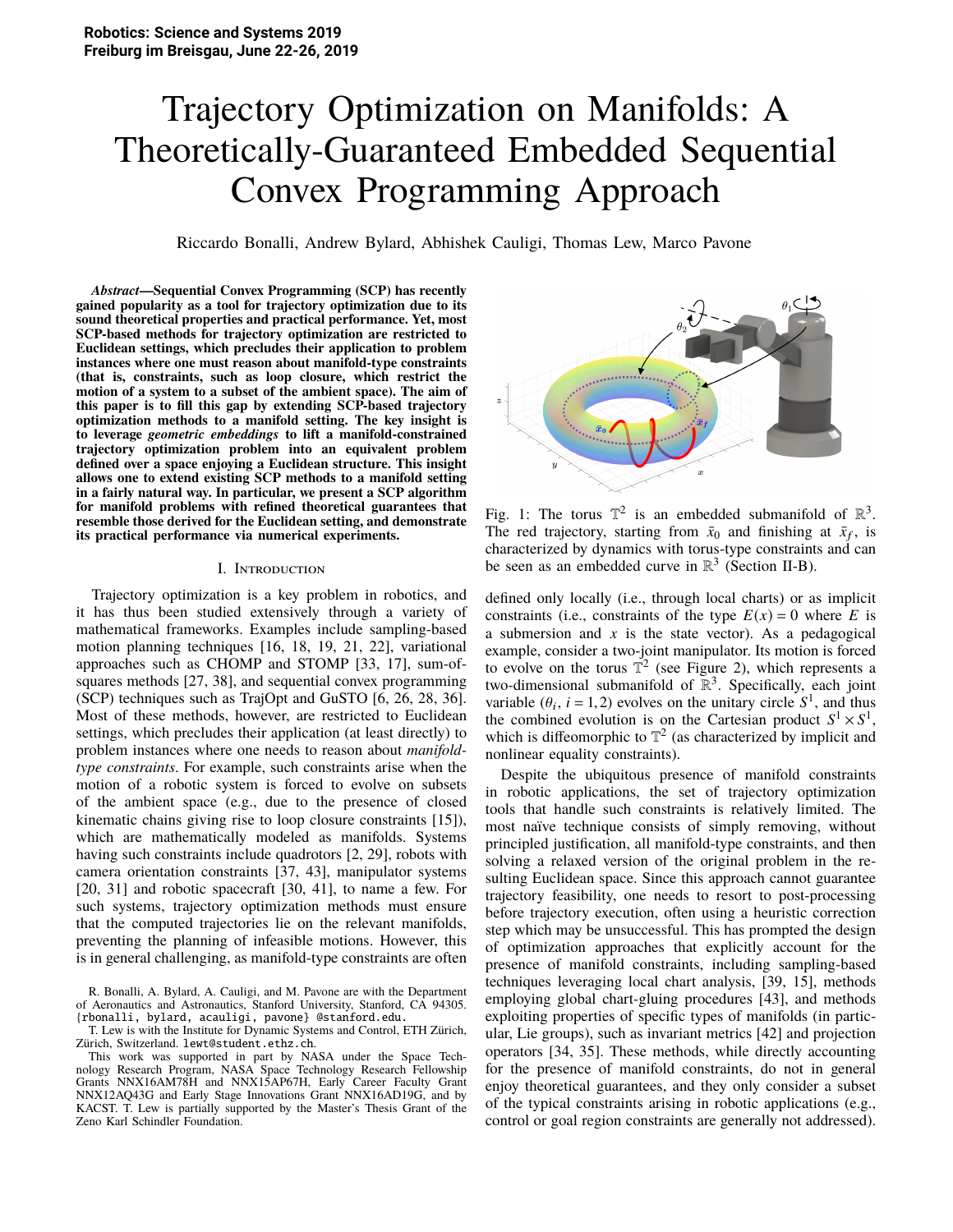Building on the recent success of SCP-based techniques for trajectory optimization, the aim of this paper is to provide an SCP-based framework for trajectory optimization on manifolds that (1) enjoys theoretical guarantees in terms of convergence, (2) is general, in that it accounts for a vast class of constraints arising in robotic applications (possibly implicitly defined), and (3) provides effective and reliable practical performance. Specifically, SCP entails successively convexifying the cost function and constraints of a nonconvex optimal control problem, seeking a solution to the original problem through a sequence of convex problems. Its attractiveness is due to high computational speed [2, 36], broad applicability [26, 41], and (continuous-time) theoretical guarantees [6, 28]. Extending SCP-based methods, primarily developed for Euclidean settings, to manifold-constrained problems is, however, challenging. In particular, when dealing with manifolds, it is challenging to make linearizations (required by SCP schemes that operate on dynamics) well-posed [8]. The key technical idea of this paper is to leverage geometric embeddings that is, mappings that allow one to recover manifolds as subsets of Euclidean spaces. Leveraging embeddings provides four main advantages. First, it allows one to lift a manifoldconstrained problem into an equivalent problem defined over a space enjoying Euclidean structure, where linearizations can be easily computed. Second, embedded problems are often easier to address than their counterparts in local coordinates since, for example, linearity can be partially maintained. Third, embeddings provide a pathway to address implicitlydefined manifolds, as the equality constraints defining them are automatically satisfied in the lifted Euclidean space without the need for explicit enforcement. Fourth, and crucially, for dynamical systems evolving on Lie groups (as it is the case for virtually all robotic systems), there is always a "natural" embedding that can, at least in principle, be leveraged. Indeed, any mechanical system can always be identified with a subgroup  $G \subseteq \mathbb{R}^{n \times n}$  of a Cartesian product of Lie groups of matrices. Then, the first-order equation that governs the dynamical evolution of the system is

$$
\dot{v}(t) = \Gamma(v(t)) + \sum_{i=1}^{m} u_i(t) \text{ vlft}(F_i)(v(t)), \quad v \in TG,
$$
 (1)

where  $\Gamma$  is the geodesic spray induced by the kinetic energy and  $\text{vlft}(F_i)$  is the vertical lift of the generalized force  $F_i$ [7]. This can be reinterpreted as a first-order, control-affine equation with a drift term on the space  $G \times g$  via the identification  $TG \cong G \times g$  [7], where g denotes the Lie algebra of G. A natural embedding is then the inclusion  $G \times g \subseteq \mathbb{R}^{2n^2}$  (we provide explicit examples in the rest of the paper).

Statement of Contributions: In this paper, we leverage geometric embeddings to extend SCP-based methods for trajectory optimization to manifold-constrained problems. Specifically, the contribution of this paper is fourfold. First, we introduce the notion of embedded SCP, a trajectory optimization method that exploits geometric embeddings to recast optimization on manifolds as a sequence of convex optimal control problems within Euclidean spaces. Importantly, a large number of trajectory optimization problems can be "naturally" (in the sense above) embedded in Euclidean spaces, which makes this step generally straightforward. Second, leveraging such

a reformulation and extending recent results on theoretical guarantees for SCP-based methods in Euclidean spaces [6]. we provide convergence guarantees for embedded SCP in the sense of the geometric Pontryagin Maximum Principle (PMP) [32], i.e., in the sense of convergence of both the solution and corresponding Lagrange multipliers to stationary points satisfying necessary conditions for optimality and complying with the structure of the manifold characterizing the problem. In particular, a key aspect of our theoretical analysis entails showing how one can avoid manifold-type constraints in the optimization process, and yet can still guarantee that the computed solution lies on the manifold  $-$  thus providing a computationally efficient pathway to deal with implicit manifold constraints. Third, by merging techniques from indirect optimal control and differential geometry, we extend the theoretical results to a large variety of settings, e.g., goal region constraints and pointwise state constraints arising in multitask scenarios. Fourth, again inspired by analogue results in the Euclidean setting [6], we harness the insights gained through our theoretical analysis to develop a convergence acceleration scheme for trajectory optimization on manifolds based on shooting methods [3].

One must note that while geometric embeddings allow a principled and systematic development of SCP methods for manifold-constrained problems, they come with two key drawbacks. First, embedding the manifold into an Euclidean space requires solving an optimization problem on a space having a higher dimension than the original manifold (albeit of simpler structure). Nevertheless, SCP-based algorithms scale rather well with problem dimensionality, and thus this drawback is offset by the simplification in the problem structure. Second, a straightforward and simple leveraging of embeddings is possible only if globally defined dynamical equations are at our disposal, i.e., it is easy to write

 $\dot{x} = f(x, u), x \in \mathbb{R}^N$  with the additional constraint  $x \in M$ . (2)

for some  $N \in \mathbb{N}$ , where M is a *n*-dimensional manifold. Indeed, though recovering the expression above is always theoretically possible thanks to  $(1)$ , it could be hard to practically describe complex dynamics as in (2) (for example, for second-order dynamics that are defined only by local coordinates). Still, most of the systems commonly used in robotics are in the form given by (2), which makes the proposed method applicable to most robotic systems.

Structure of the Paper: In Section II, we define the problem of trajectory optimization on manifolds and introduce the tool of embeddings that allows us to reformulate the problem in a standard Euclidean space on which we can proceed by linearization. In Section III, we introduce the embedding trajectory optimization algorithm and the primary theoretical contributions that are geometrically consistent with the structure of the manifold. Finally, Sections V and VI present experiments, conclusions and future extensions for this work.

*Notation:* We denote by  $M$  an *n*-dimensional manifold with tangent bundle  $TM$  and cotangent bundle  $T^*M$  (both manifolds of dimension 2*n*). The tangent space of *M* at  $x \in M$  will be denoted by  $T_xM$ . Moreover, we recall that a smooth vector field on M is a mapping  $f : M \to TM$  such that  $f(x) \in T_xM$ , for every  $x \in M$ . The interested reader is referred to [24] for related concepts in differential geometry.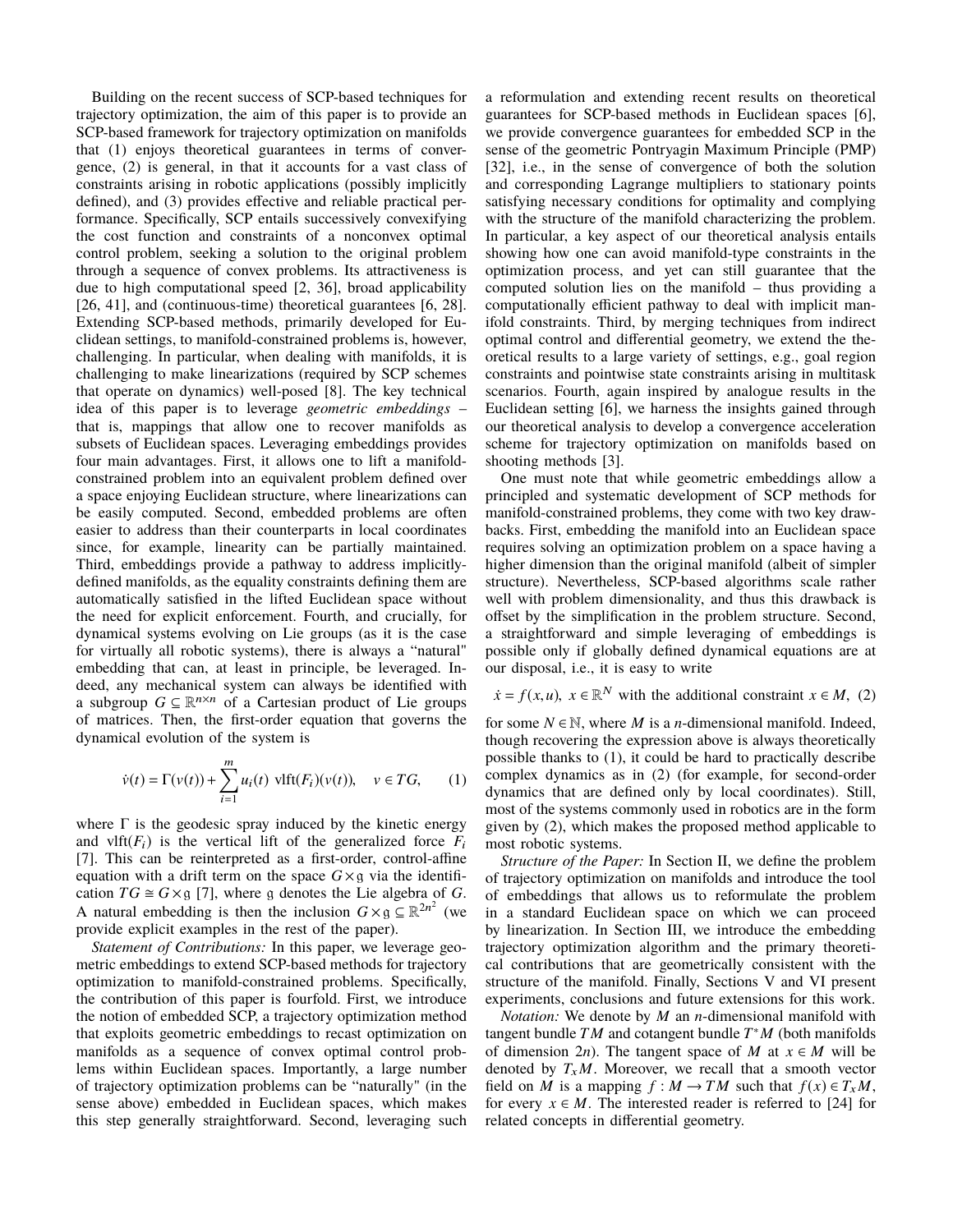# **II. PROBLEM FORMULATION AND**

## **SEQUENTIAL CONVEX PROGRAMMING ON MANIFOLDS**

We begin in Section II-A by formulating trajectory optimization for dynamical systems as an optimal control problem on manifolds. Then, in Section II-B, we introduce a procedure for appropriately embedding the original problem on manifolds into an Euclidean space. This allows us to exploit classical SCP frameworks for trajectory optimization in Euclidean spaces to solve the problem in Section II-C.

#### A. Trajectory Optimization on Generic Manifolds

In this paper we consider a continuous-time formulation to ensure that the theoretical guarantees we derive are independent of the discretization scheme that is employed. A discussion about the impact of discretization schemes on the proposed methodology will be discussed in Section III-D.

Specifically, consider an initial point  $\bar{x}_0 \in M$  and smooth mappings  $g^i$ :  $M \to \mathbb{R}^{r_i}$ ,  $i = 1, ..., \ell$ , which are submersions at 0. Here,  $g^{i}$  represent pointwise state constraints that are used to mathematically model multitask scenarios; in particular,  $g^{\ell}$ represents goal region constraints. Without loss of generality, we require  $dist(\bar{x}_0, (g^{\ell})^{-1}(0)) > 0$ , where dist is a point-set distance evaluated w.r.t. some Riemannian metric on  $M$ . For times  $0 < t_1 < \cdots < t_\ell$ , we model the dynamical evolution of the system by the following drift control-affine system in  $M$ 

$$
\begin{cases}\n\dot{x}(t) = f(x(t), u(t)) = f_0(x(t)) + \sum_{j=1}^{m} u^j(t) f_j(x(t)) \\
x(0) = \bar{x}_0, \quad g^i(x(t_i)) = 0, \quad i = 1, \dots, \ell, \quad t \in [0, t_{\ell}],\n\end{cases}
$$
\n(3)

where  $f_j : M \to TM$ ,  $j = 0,...,m$  are  $C^1$  vector fields. The pointwise state constraints  $g^{i}(x(t_i)) = 0$  are useful in multitask scenarios where one seeks to jointly optimize subtrajectories connecting different waypoints. We emphasize that, as previously mentioned, the dynamics of every mechanical system can be written as in Eq.  $(3)$  by substituting the manifold M with its tangent bundle  $TM$ .

We pose trajectory optimization as an optimal control problem with penalized state constraints. Specifically, we define the Optimal Control Problem (OCP) as minimizing the cost

$$
J(t_{\ell}, x, u) = \int_0^{t_{\ell}} f^0(x(t), u(t)) dt =
$$
  

$$
\int_0^{t_{\ell}} \left( ||u(t)||_R^2 + u(t) \cdot f_u^0(x(t)) + g(x(t)) \right) dt
$$
 (4)

under dynamics and pointwise constraints (3), among all control trajectories  $u \in L^{\infty}([0,t_{\ell}], \mathbb{R}^m)$  satisfying  $u(t) \in U$  almost everywhere in [0,  $t_{\ell}$ ], where the measurable set  $U \subseteq \mathbb{R}^m$ represents control constraints. Here,  $f_u^0 : M \to \mathbb{R}^m$ ,  $g : M \to \mathbb{R}$ are  $C^1$ ,  $\|\cdot\|_R$  is the weighted norm defined by a constant positive-definite matrix  $R \in \mathbb{R}^{m \times m}$ , and times  $t_i$ ,  $i = 1, ..., \ell$ are fixed. We remark that hard enforcement of dynamical and intermediate/final goal set constraints is naturally imposed by (3). The function  $g = g_a + \omega g_b$  accumulates contributions from a purely state-dependant cost  $g_a$  and state constraint penalty function  $g_b$  (e.g., stemming from collision-avoidance constraints), weighted by  $\omega \geq 1$ . Penalizing state constraints (e.g., collision avoidance) provides both theoretical and numerical benefits: it allows us to obtain theoretical guarantees in the sense of the Pontryagin Maximum Principle [32, 1, 10], necessary conditions for optimality that are stronger than standard Lagrange multiplier rules (see also Theorem 3 below), and it provides numerical flexibility by often allowing simple trajectories that violate constraints such as obstacle avoidance to be exploited for initialization. Indeed, given correct design of an SCP algorithm, we can still guarantee that returned solutions satisfy state constraints up to a userdefined tolerance.

A representative example (that will serve as running example) of a trajectory optimization problem evolving on manifolds is the minimum-energy optimal control of a spacecraft avoiding collisions in a microgravity environment, which can be stated as (under the previous formalism, g provides state constraints):

$$
\begin{cases}\n\min \int_0^{t\ell} \left( ||u_1(t)||^2 + ||u_2(t)||^2 + g(r(t), q(t)) \right) dt \\
\dot{r} = v, \quad \dot{v} = \frac{u_1}{m}, \quad \dot{q} = \frac{1}{2} \Omega(w)q, \quad \dot{w} = J^{-1}(u_2 - w \times Jw) \\
(r, v, q, w)(0) = \bar{x}_0, \quad (r, v, q, w)(t_\ell) = \bar{x}_\ell, \quad (u_1, u_2) \in U \\
(r, v, q, w) \in \mathbb{R}^6 \times S^3 \times \mathbb{R}^3, \quad S^3 = \{q \in \mathbb{R}^4 : ||q|| = 1\}\n\end{cases}
$$

where  $r$  is the position of the vehicle,  $v$  its tangential velocity,  $q$  its orientation (expressed via quaternions),  $w$  its angular velocity  $(\Omega(w))$  is the usual skew-symmetric matrix depending on w) and the manifold  $S^3 \subseteq \mathbb{R}^4$  characterizes quaternions. Controls are represented by the thrust  $u_1$  and the torque  $u_2$ . A naïve way to approach our running example (Ex) would entail removing, without principled justification, the constraint  $q \in S^3$ , and then solving the relaxed problem in the resulting Euclidean space – this could result, however, in computation of infeasible trajectories. Better justified approaches could exploit local charts or Lie group properties, as mentioned in Section I. However, in what follows, we demonstrate another method to tackle the implicit manifold constraint  $q \in S^3$ , that hinges on embeddings and provides a way to lift SCP methods to manifold-constrained problems.

#### B. Embedding the Problem into the Euclidean Space

We would like to solve (OCP) via SCP, i.e., by an iterative procedure based on the linearization of all nonlinear mappings around the solution at the previous iteration. This requires us to compose a notion of linearized vector fields of  $M$  around curves. In [40, 25, 8], the authors adapt such a definition on manifolds by recasting differential equations as algebraic equations of operators in  $TM$ . However, in many applications concerning dynamical systems,  $M$  naturally appears as subset of the Euclidean space, in which case the most intuitive linearization is the one operating in the ambient Euclidean space. This insight motivates our approach: to recast  $(OCP)$  into an appropriate Euclidean space via geometric embeddings, i.e., mappings  $e : M \to \mathbb{R}^N$  for  $N \in \mathbb{N}$ , and then to linearize in the ambient space.

Following the previous discussion, we assume that  $M$  is a closed submanifold of  $\mathbb{R}^N$ , for some  $N \in \mathbb{N}$ . This means that we fix a particular embedding, which is given by the canonical inclusion  $e: M \to \mathbb{R}^N : x \mapsto x$ . This choice is made without loss of generality because, due to Whitney-type theorems [24],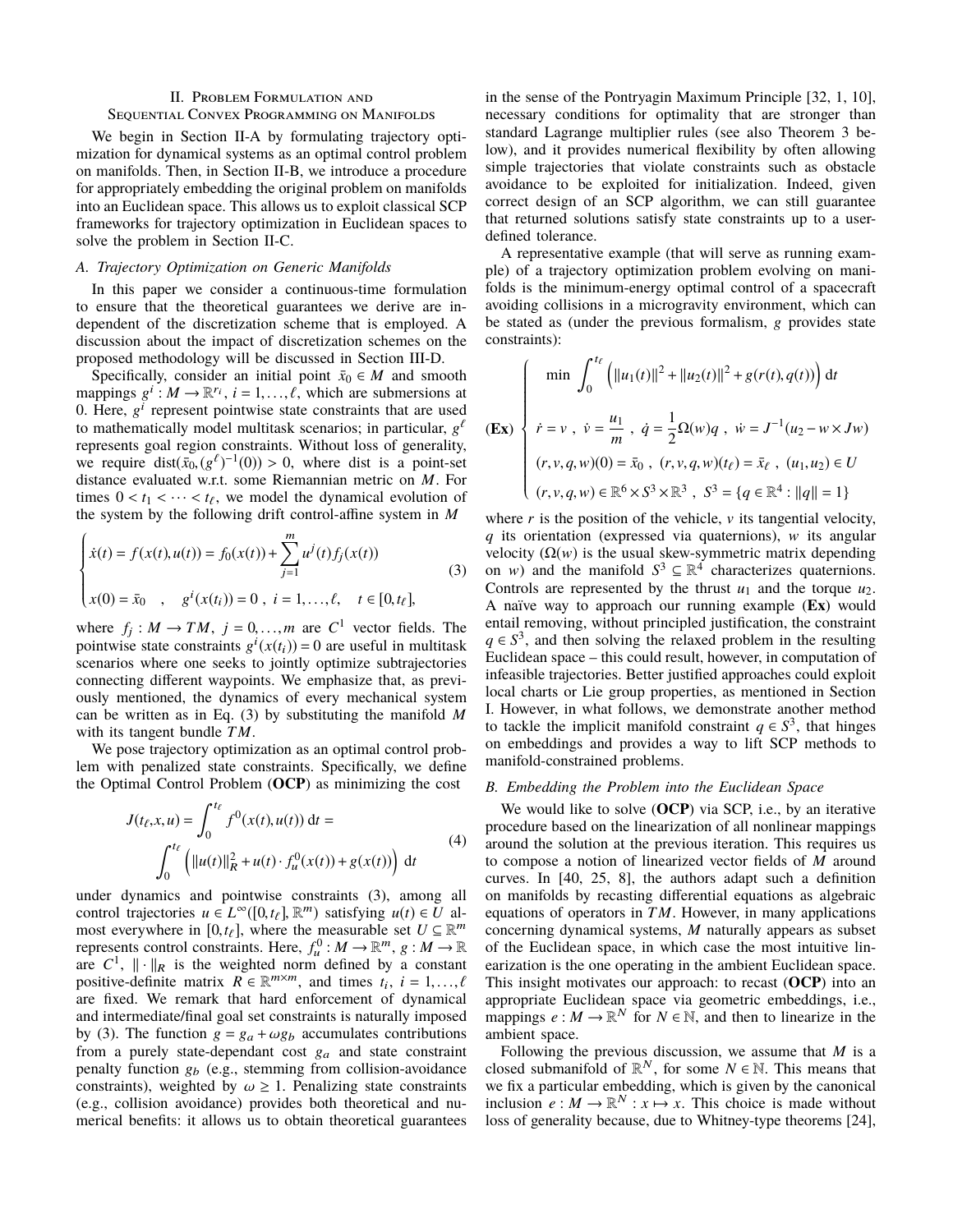such a mapping always exists. Moreover, consistent with the previous motivating discussion, we assume that the mappings defining (OCP) naturally extend to  $\mathbb{R}^N$ , i.e., there exist  $\tilde{C}^1$  vector fields  $F_j : \mathbb{R}^N \to T\mathbb{R}^N \cong \mathbb{R}^N$ ,  $j = 1,...,m$  (with an abuse of notation, see [24]), and  $C^1$  functions  $F_u^0 : \mathbb{R}^N \to \mathbb{R}$ ,<br>  $G : \mathbb{R}^N \to \mathbb{R}$  and  $G^i : \mathbb{R}^N \to \mathbb{R}$ ,  $i = 1, ..., \ell$ , that are smooth submersions at 0, such that  $F_j|_M = f_j$ ,  $G^i|_M = g^i$ ,  $F_u^0|_M = f_u^0$ and  $G|_M = g$ . This setup allows us to transform the dynamics (3) into the following drift control-affine system in  $\mathbb{R}^N$ :

$$
\begin{cases}\n\dot{x}(t) = F(x(t), u(t)) = F_0(x(t)) + \sum_{j=1}^{m} u^j(t) F_j(x(t)) \\
x(0) = \bar{x}_0 \in M \subseteq \mathbb{R}^N, \quad G^i(x(t_i)) = 0, \ i = 1, ..., \ell.\n\end{cases}
$$
\n(5)

Therefore, (OCP) can be embedded in  $\mathbb{R}^N$  by considering the following Embedded Optimal Control Problem (**EOCP**), which consists of minimizing the integral cost

$$
J(t_{\ell}, x, u) = \int_0^{t_{\ell}} F^0(x(t), u(t)) dt =
$$
  

$$
\int_0^{t_{\ell}} \left( ||u(t)||_R^2 + u(t) \cdot F_u^0(x(t)) + G(x(t)) \right) dt
$$
 (6)

under dynamics (5), among all control trajectories  $u \in$  $L^{\infty}([0,t_{\ell}], \mathbb{R}^m)$  satisfying  $u(t) \in U$  almost everywhere in [0,t<sub>e</sub>]. At this step, it is worth noting that this embedding approach is justified only if solving (EOCP) is equivalent to solving **(OCP).** Fortunately, this is actually the case: every couple  $(x, u)$  is optimal for (OCP) if and only if it is optimal for the embedded problem (**EOCP**). The validity of the whole scheme hinges on this crucial remark, which is summarized in the statement below,

**Lemma 1** (Embedding Lemma). A tuple  $(x, u)$  is optimal for (EOCP) if and only if it is optimal for  $(OCP)$ .

Proof: The proof makes use of standard tools in differential geometry, whose definitions can be found in [24] and are omitted here due to space limitations. We retrace the main steps of the proof. Denote by  $e : M \to \mathbb{R}^N$  the canonical inclusion. It follows that  $F$  is *e*-correlated to  $f$ , which implies their flows satisfy  $\Phi_F(t, x) = \Phi_F(t, e(x)) = e(\Phi_f(t, x)) = \Phi_f(t, x)$ for every  $(t, x) \in \mathbb{R} \times M$  for which the flow  $\Phi_f$  is defined. Since  $\bar{x}_0 \in M$ , we obtain that  $(x, u)$  satisfies the dynamics in (5) if and only if it satisfies the embedded dynamics in (3). From this, the optimality of  $(x, u)$  follows from the similarity between (4) and  $(6)$ .

Remark 1. Crucially, from Lemma 1, we see that the satisfaction of implicit manifold-type constraints for  $(EOCP)$ is induced by hard enforcement of dynamical constraints. Therefore, any numerical strategy used to solve (**EOCP**) must provide hard enforcement of dynamics - otherwise, the solution trajectory is not guaranteed to lie on the manifold!

Let us show how this embedding framework applies to our running example  $(Ex)$ . It is sufficient to note that the only components of the dynamics evolving on a manifold are given by the mapping

$$
S^3 \times \mathbb{R}^3 \subseteq \mathbb{R}^7 \to T(S^3 \times \mathbb{R}^3) : (q, w) \mapsto \left(\frac{1}{2}\Omega(w)q, J^{-1}(u_2 - w \times Jw)\right)
$$

and that this mapping is also defined when  $(q, w) \in \mathbb{R}^7$ . In other words, the original dynamics are equivalent to

 $\left(\frac{1}{2}\Omega(w)q, J^{-1}(u_2 - w \times Jw)\right)$  restricted to the subset  $S^3 \times \mathbb{R}^3$ . Therefore, the embedded dynamics related to this mapping are exactly the same but extended on  $\mathbb{R}^7$ , which shows that the embedded version of our example problem coincides with the original (OCP). Luckily, for many robotics applications which include trajectory optimization on manifolds, (EOCP) is equivalent to  $(OCP)$ , which is also the case when formulation (1) is met. This is among the main motivations for developing such an embedded framework (see also our discussion at the end of Section II-A).

## C. Reformulating Problem  $(OCP)$  via SCP in Euclidean Space

Given that (**EOCP**) evolves in the Euclidean space, we may solve it using SCP. Below, we describe a particular SCP formulation that enjoys geometrically consistent theoretical convergence guarantees.

Under the assumption that  $U$  is convex, we iteratively linearize the nonlinear contributions of (**EOCP**) around local solutions, thus recursively defining a sequence of simplified problems. Specifically, at the end of iteration  $k$ , assume we have some continuous curves  $x_k : [0, t_\ell] \to \mathbb{R}^N$  and  $u_k : [0, t_\ell] \to$  $\mathbb{R}^m$ , continuously extended in the interval  $(0, +\infty)$ . Then, at iteration  $k + 1$ , the Linearized Embedded Optimal Control Problem  $(\mathbf{LEOCP})_{k+1}$  consists of minimizing the new cost

$$
J_{k+1}(t_{\ell}, x, u) = \int_{0}^{t_{\ell}} F_{k+1}^{0}(t, x(t), u(t)) dt =
$$
  

$$
\int_{0}^{t_{\ell}} \left( ||u(t)||_{R}^{2} + h_{k}(||x(t) - x_{k}(t)||^{2} - \Delta_{k}) \right) dt
$$
  

$$
+ \int_{0}^{t_{\ell}} u(t) \cdot \left( F_{u}^{0}(x_{k}(t)) + \frac{\partial F_{u}^{0}}{\partial x}(x_{k}(t)) \cdot (x(t) - x_{k}(t)) \right) dt
$$
  

$$
+ \int_{0}^{t_{\ell}} \left( G_{k}(x_{k}(t)) + \frac{\partial G_{k}}{\partial x}(x_{k}(t)) \cdot (x(t) - x_{k}(t)) \right) dt
$$
 (7)

where, consistent with the notation of Section II-B,  $G_k = G_a +$  $\omega_k G_b$  and  $h_k(s)$  is any smooth approximation of max $\{0, s\}$  [24, Chapter 10]. Function  $h_k$  provides trust-region guarantees on the *updates* in the state trajectories and constraints via the bounds  $0 \leq \Delta_k \leq \Delta_0$  and weights  $1 \leq \omega_0 \leq \omega_k \leq \omega_{\text{max}}$ . The dynamical constraint for  $(\text{LEOCP})_{k+1}$  is

$$
\begin{cases}\n\dot{x}(t) = F_{k+1}(t, x(t), u(t)) = \\
\left( F_0(x_k(t)) + \sum_{j=1}^m u^j(t) F_j(x_k(t)) \right) \\
+ \left( \frac{\partial F_0}{\partial x}(x_k(t)) + \sum_{j=1}^m u^j_k(t) \frac{\partial F_j}{\partial x}(x_k(t)) \right) \cdot (x(t) - x_k(t)) \\
x(0) = \bar{x}_0 \in M \quad , \quad G^i_{k+1}(x(t_i)) = G^i(x_k(t_i)) + \\
\frac{\partial G^i}{\partial x}(x_k(t_i)) \cdot (x(t_i) - x_k(t_i)) = 0 \quad , \quad i = 1, \dots, \ell,\n\end{cases}
$$
\n(8)

obtained from the linearized expansion of all nonlinear mappings. We minimize among all controls  $u \in L^{\infty}([0,t_{\ell}], \mathbb{R}^m)$ satisfying  $u(t) \in U$  almost everywhere in [0,  $t_{\ell}$ ]. Inductively, the curves  $x_{k+1} : [0, t_{\ell}] \to \mathbb{R}^N$  and  $u_{k+1} : [0, t_{\ell}] \to \mathbb{R}^m$  are defined as the optimal solution for problem  $(\mathbf{LEOCP})_{k+1}$ , continuously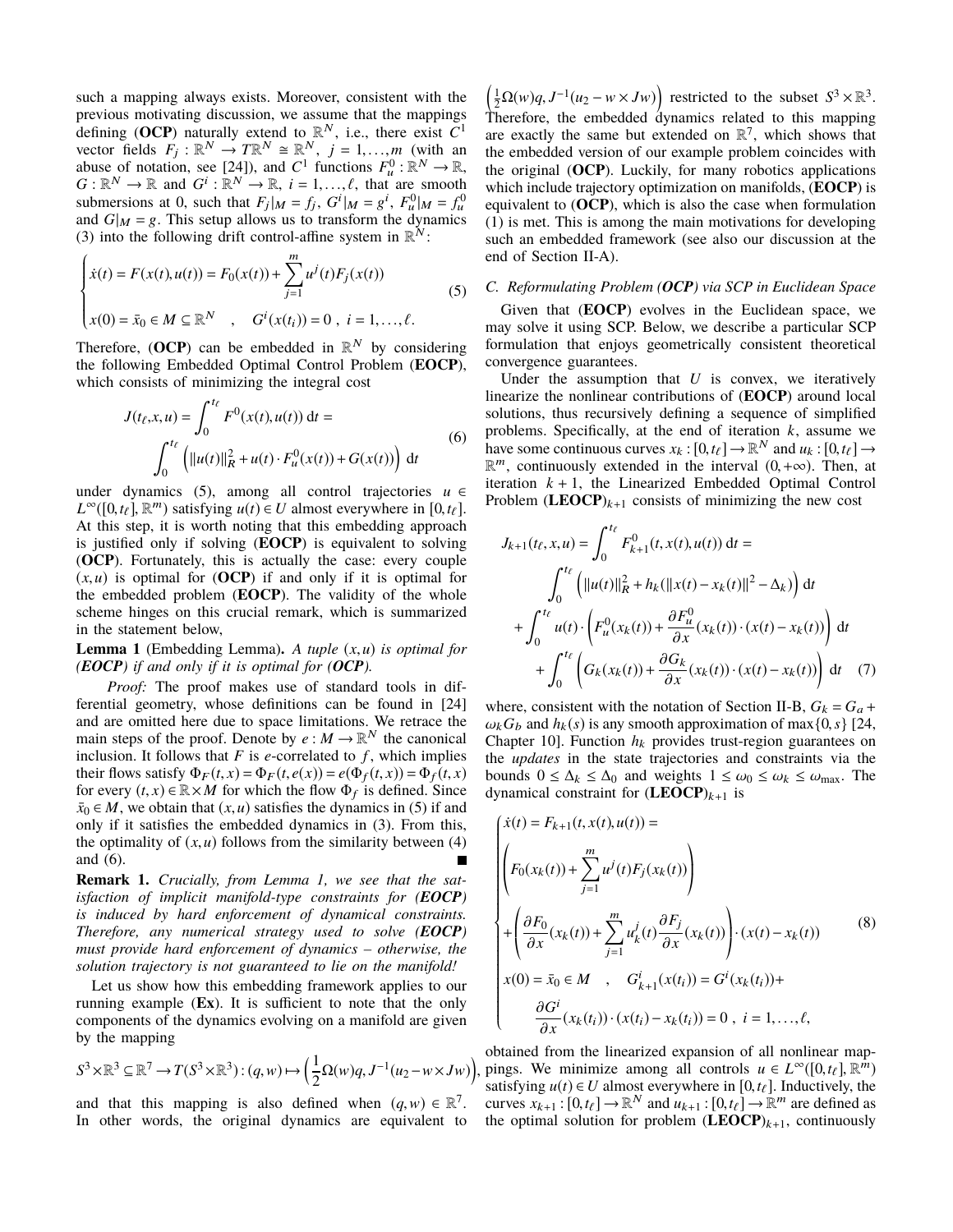extended in the interval  $(0, +\infty)$ . Ideally, SCP algorithms may vary  $\Delta_k$  and  $\omega_k$  at each iteration to smoothen the process towards convergence, for example as in [6].

A convexified formulation similar to  $(7)-(8)$  has already been introduced in [6]. However, we stress the fact that this new formulation deals with the presence of the manifold M and of pointwise state constraints. The introduction of these two new features necessitates a considerable revision of the proof of theoretical guarantees (see the extended version [5]).

The sequence of problems  $(\mathbf{LEOCP})_k$  is well-posed if, for each iteration  $k \ge 1$ , an optimal solution for  $(\mathbf{LEOCP})_k$  exists. For this, we consider the following assumptions:

- $(A_1)$  The set U is compact and convex. Moreover, the differentials of mappings  $G^i$ ,  $i = 1, ..., \ell$ , are of full rank.
- $(A_2)$  Mappings  $f^0$ , g, vector fields  $f_j$ ,  $j = 0,...,m$  and their differentials have compact supports (and do  $F^0$ , G,  $F_i$ ).
- $(A_3)$  At every iteration  $k \ge 1$ , problem (**LEOCP**)<sub>k</sub> is feasible. Under these assumptions, classical existence Filippov-type

arguments [12, 23] (applied to the reduced form of  $(\mathbf{LEOCP})_k$ , see also the extended version [5]) show that, at each iteration  $k \geq 1$ , the problem (LEOCP)<sub>k</sub> has at least one optimal solution. We remark that similar assumptions have been considered in [6]; in the present contribution,  $(A_1)$ - $(A_3)$  gather the assumptions in [6] and appropriately adapt them to the context of manifolds and pointwise state constraints. Comments on their validity for very general trajectory optimization problems are easily adapted from [6, Section II.B].

Coming back to our running example problem (Ex), since we have already proved that the embedded problem coincides with  $(Ex)$ , the linearization technique above applies directly to (Ex) without any additional step. This is particularly useful and happens every time the embedded problem is equivalent to the original one, which is common in trajectory optimization as highlighted previously. We remark that in nearly all scenarios having natural control constraints U, Assumptions  $(A_1)$ - $(A_3)$ are easily satisfied by  $(Ex)$ .

## III. ALGORITHM OVERVIEW AND THEORETICAL GUARANTEES

In Section III-A, we detail a general algorithm for the solution of (OCP) which combines SCP-based procedures with the embedded framework defined previously. Its convergence guarantees, in the sense of the Pontryagin Maximum Principle [32], are studied in Section III-B to III-D, where we show that these respect the original structure of the manifold in (OCP), despite solving a sequence of linearized versions of the embedded problem. Notably, this procedure allows one to solve  $(OCP)$  on manifolds defined implicitly via nonlinear equalities without explicit representation.

#### A. SCP-based Trajectory Optimization on Manifolds

The first two steps in the algorithm above consist of transforming (OCP) into the optimal control problem (EOCP) on the Euclidean space via embedding procedures and successively linearizing it as detailed in Section II-B. In the third step, one finally applies some SCP scheme on Euclidean spaces. It is important to remark that E-SCP provides the user with the freedom to choose any sequential convex procedure to solve the sequence of problems  $(LEOCP)_k$ . However, we show in Section III-B that specific choices of SCP (e.g. using hard enforcement of dynamical constraints) provide theoretical

# Algorithm 1 Embedded SCP (E-SCP)

- 1: **Input:** Trajectory  $x_0$  and control  $u_0$  defined in  $(0, \infty)$ .
- 2: **Output:** Solution for  $(\mathbf{LEOCP})_k$  at iteration k.
- 3: Data: Parameters for the used SCP procedure.
- 4: Transform (OCP) into problem (EOCP) in the Euclidean space, as in Section II-B;
- 5: Linearize (**EOCP**) by defining a sequence of convex problems  $(\text{LEOCP})_k$  (an example of such linearization is given in Section II-C);
- 6: Select a SCP procedure on Euclidean spaces to solve the sequence of problems  $(\text{LEOCP})_k$  for  $(x_k, u_k)$ ;
- 7: **return**  $(x_k, u_k)$  at the last iteration.

guarantees for E-SCP which are also consistent with the presence of the manifold within the original problem (OCP).

Problem  $(LEOCP)<sub>1</sub>$  is linearized around an initial curve tuple  $(x_0, u_0)$ , where these initialization curves should be as close as possible to a feasible or even optimal curve for  $(LEOCP)_1$ , although we do not require that  $(x_0, u_0)$  is feasible for the embedded problem (EOCP). This allows one to initialize E-SCP with simple, even infeasible, guesses for solutions of (**EOCP**), such as a straight line in the manifold, as detailed in [6, Section III.A].

## B. Necessary Conditions for Optimality

Although the strategy for solving problems  $(\text{LEOCP})_k$  in E-SCP is up to the user, we show that specific choices of solvers allow one to recover important theoretical guarantees for the convergence of E-SCP to critical points for the original problem  $(OCP)$  on manifolds. Specifically, we can show the convergence of E-SCP towards a trajectory satisfying firstorder necessary conditions for optimality under the Pontryagin Maximum Principle [32] when the sequence of problems  $(LEOCP)<sub>k</sub>$  is chosen as in Section II-C. However, we must adapt the proof for the classical Euclidean setting to take into account the presence of both manifold and pointwise state constraints. This will be done by leveraging fundamental results from differential geometry and optimal control, i.e., Hamiltonian systems and the Pontryagin Maximum Principle with pointwise state constraints. For self-containtment, we summarize some of these results in the following discussion (see, e.g.,  $[24, 1, 10]$  for an extended treatment).

For consistency with the existing presentation of these results, denote  $f^0$  as a time-varying function, i.e.,  $f^0 = f^0(t, x, u)$ , and fix some measurable control time-series  $u : \mathbb{R} \to \mathbb{R}^m$ . Thanks to Assumptions  $(A_1)$ ,  $(A_2)$ , for every  $t_0 \in \mathbb{R}$ , the trajectories arising for the augmented system

$$
\begin{cases} \dot{x}^0(t) = f^0(t, x(t), u(t)), & \dot{x}(t) = f(t, x(t), u(t)) \\ (x^0, x)(t_0) = (0, y_0), & (x^0, x)(t) \in \mathbb{R} \times M \end{cases}
$$
(9)

exist in R for every  $y_0 \in M$ . Notice that  $x^0(t)$  is simply the accumulated cost at time  $t$ . Therefore, the flow of system (9) is defined for every  $(t_0, y_0) \in \mathbb{R} \times M$  and we denote it by  $\exp_{(f_v^0, f_v)}(\cdot;\cdot,\cdot): \mathbb{R}^2 \times M \to \mathbb{R} \times M$ , such that  $\exp_{(f_v^0, f_v)}(\cdot; t_0, y_0)$ represents the trajectory of (9) starting from  $(0, y_0)$  at  $t_0$ .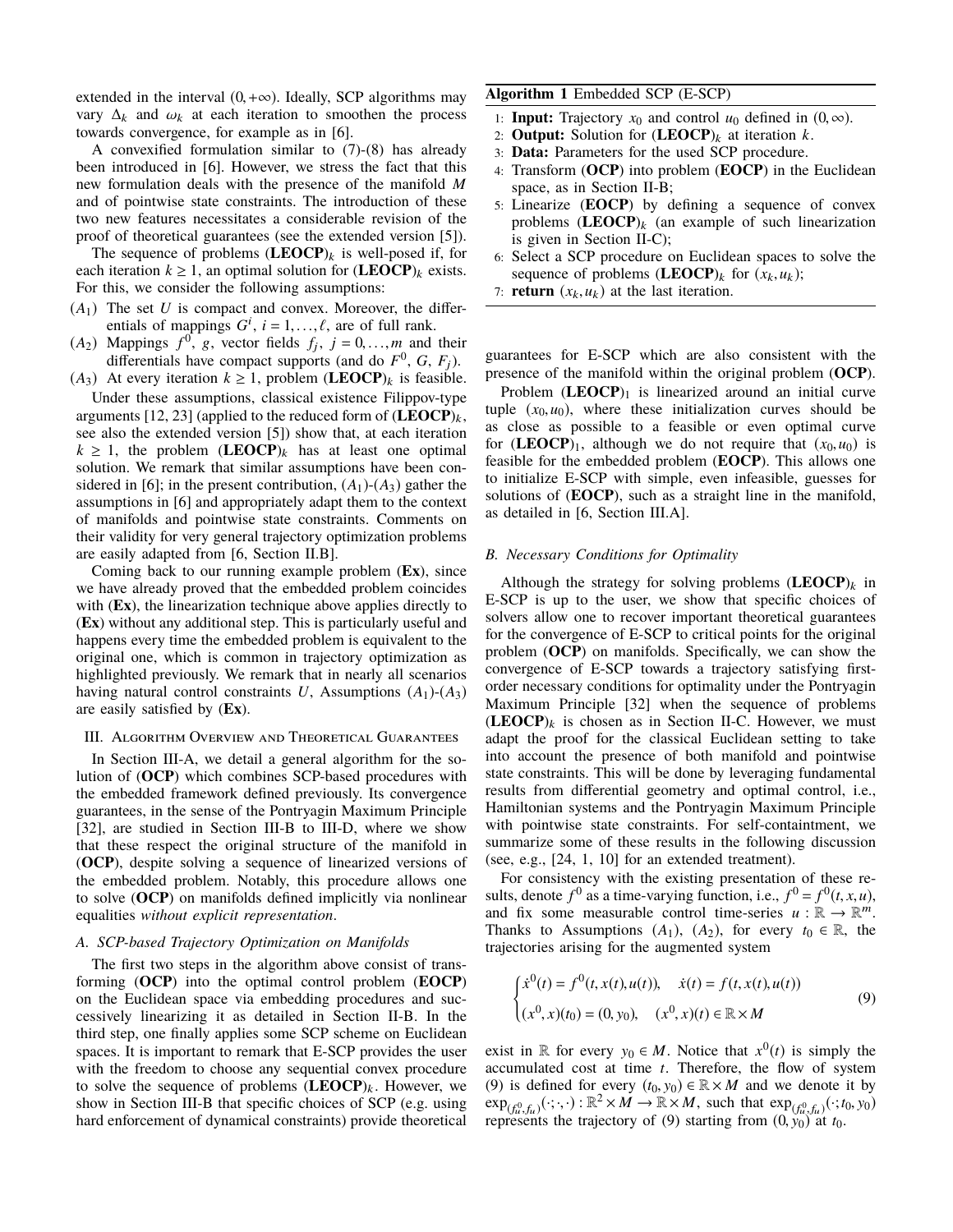By standard identifications, we denote  $(p^0, p) \in T^*(\mathbb{R} \times M)$ and we define the Hamiltonian function related to (9) as

$$
H: \mathbb{R} \times T^*(\mathbb{R} \times M) \times \mathbb{R}^m \to \mathbb{R}
$$
  

$$
(t, p^0, p, u) \mapsto \langle p, f(t, \pi(p), u) \rangle + p^0 f^0(t, \pi(p), u) \quad (10)
$$

where  $\pi : T^*M \to M$  is the canonical projection and  $\langle \cdot, \cdot \rangle$ denotes the duality in  $T^*M$ . As a classical result on Hamiltonian systems [1, 24], for every  $(t, u) \in \mathbb{R}^{m+1}$ , one can uniquely associate to (10) the so-called Hamiltonian vector field  $H(t,\cdot,\cdot,u): T^*(\mathbb{R}\times M) \to T(T^*(\mathbb{R}\times M))$  by the rule  $\sigma_{(p^0, p)}(\cdot, H(t, \cdot, \cdot, u)) = d_{(p^0, p)}H(t, \cdot, \cdot, u)$ ,  $\sigma$  being the canonical symplectic form of  $T^*(\mathbb{R} \times M)$  (see, e.g., [1]). Combining the classical geometric Pontryagin Maximum Principle [1] with the reduction scheme for pointwise state constraints developed in [10] yields the following extended geometric Pontryagin Maximum Principle (see extended version [5] for a proof sketch).

**Theorem 2** (Geometric Pontryagin Maximum Principle with Pointwise State Constraints). Let  $x$  be an optimal trajectory for (OCP), associated with the control u in  $[0,t_{\ell}]$  and with fixed interior and final times  $t_i$ ,  $i = 1,..., \ell$ . There exists a nonpositive constant scalar  $p^0$  and a piecewise absolutely<br>continuous function  $p: [0, t_\ell] \to T^*M$ , called the adjoint vector, satisfying  $p(t) \in T^*_{x(t)}M$ , with  $(p^0, p) \neq 0$ , such that, almost everywhere in  $[0,t_{\ell}]$ , the following relations hold:

• Adjoint Equations

$$
\frac{d(p^{0}, p)}{dt}(t) = \vec{H}(t, p^{0}, p(t), u(t))
$$
\n(11)

• Maximality Condition

$$
H(t, p^{0}, p(t), u(t)) = \max_{u \in U} H(t, p^{0}, p(t), u)
$$
 (12)

• Transversality Conditions

For each  $i = 1, ..., \ell - 1$ , the adjoint vector satisfies

$$
p(t_i^-) - p(t_i^+) \perp \ker \frac{\partial g^i}{\partial x}(x(t_i)), \ p(t_\ell) \perp \ker \frac{\partial g^\ell}{\partial x}(x(t_\ell)).
$$
\n(13)

The tuple  $(p^0, p, u)$  is a (Pontryagin) extremal. We say that  $(p^0, p, u)$  is normal if  $p^0 \neq 0$ , and abnormal otherwise.

It is important to recall that the statement of optimality in Theorem 2 supersedes the classical Euclidean case as it additionally addresses pointwise state constraints (which consequently imply discontinuity of the adjoint vector), in context of *nonlinear* manifolds. These features considerably complexify the proof (cf. extended version [5]).

## C. Convergence with Geometric Consistency

The convergence of E-SCP can be inferred by leveraging one further commonly adopted regularity assumption concerning optimal controls:

 $(A_4)$  At every iteration  $k \ge 1$ , the optimal control  $u_k$  of  $(\mathbf{LEOCP})_k$  is piecewise continuous in every subinterval  $[0, t_1]$  and  $[t_{i-1}, t_i]$  for  $i = 2, ..., \ell$ .

The key convergence result is stated next:

**Theorem 3** (Convergence Theorem). Suppose that  $(A_1)$ - $(A_4)$ hold. Given any sequence of trust region radii and weights



Fig. 2: (**EOCP**) uses hard enforcement of dynamical constraints to guarantee convergence to trajectories which lie on the manifold of the system, without explicitly enforcing or penalizing manifold constraints.

 $((\Delta_k, \omega_k))_{k \in \mathbb{N}} \subseteq [0, \Delta_0] \times [\omega_0, \omega_{\text{max}}],$  let  $((x_k, u_k))_{k \in \mathbb{N}}$  be any sequence such that, for every  $k \ge 1$ ,  $(x_k, u_k)$  is optimal for  $(LEOCP)_k$  in [0,t<sub>e</sub>], where problems  $(LEOCP)_k$  are built as detailed in Section II-C. Up to some subsequence:

•  $x_k \to \tilde{x} \in C^0([0,t_\ell],M)$ , for the strong topology of  $C^0$ , and •  $u_k \to \tilde{u} \in L^{\infty}([0,t_{\ell}],U)$ , for the weak topology of  $L^2$ ,

where  $(\tilde{x}, \tilde{u})$  is feasible for the original problem (OCP). Moreover, there exists a nonpositive constant scalar  $\tilde{p}^0$  and a piecewise absolutely continuous function  $\tilde{\gamma}$ :  $[0, t_{\ell}] \to \mathbb{R}^{N}$ , with  $(\tilde{p}^{0}, \tilde{\gamma}) \neq 0$ , such that the tuple  $((\tilde{p}^{0}, \tilde{p}) = \Pr(\tilde{p}^{0}, \tilde{x}, \tilde{\gamma}), \tilde{u})$ , where Pr is the orthogonal projection of  $T^*\mathbb{R$ (cf. extended version [5]), represents a geometric Pontryagin extremal (in the sense of Theorem 2) for the original problem (OCP) on M. In particular, as  $k$  tends to infinity, up to some subsequence:

- 
- $p_k^0 \rightarrow \tilde{p}^0$ , and<br>
  $\gamma_k|_{[t_i, t_{i+1})} \rightarrow \tilde{\gamma}|_{[t_i, t_{i+1})} \in C^0([t_i, t_{i+1}), \mathbb{R}^N)$ ,  $i = 1, ..., \ell 1$ ,<br>
and  $\gamma_k|_{[t_{\ell-1}, t_{\ell}]} \rightarrow \tilde{\gamma}|_{[t_{\ell-1}, t_{\ell}]} \in C^0([t_{\ell-1}, t_{\ell}], \mathbb{R}^N)$  for the<br>
strong topology of  $C^0$ ,

where  $(p_k^0, x_k, \gamma_k, u_k)$  is a Pontryagin extremal of  $(\text{LEOCP})_k$ .

Due to space limitations, we present the proof of Theorem 3 in the extended version [5]. In short, Theorem 3 asserts that there exists a sequence of solutions for problems  $(LEOCP)_k$ that converges (under appropriate topologies) to a critical point for  $(OCP)$ , in the (strong) sense of Theorem 2. Importantly, the limiting trajectory lies on  $M$ , despite solving the linearized, embedded versions  $(\mathbf{LEOCP})_k$  (see Figure 2). The termination properties of Algorithm E-SCP are stated next:

**Corollary 1** (E-SCP Termination). Assume (i)  $(A_1)$ - $(A_4)$  hold, (ii) problems (LEOCP)<sub>k</sub> are built as detailed in Section II-C, (iii) the SCP procedure adopted for E-SCP (line 6 of Algorithm 1) enforces hard dynamical constraints (as opposed to a penalized implementation – see Remark 1), (iv)  $\Delta_k \in [0, \Delta_0]$  for all k and  $\omega_k < \omega_{\text{max}}$  are chosen such that for every iteration  $k \geq 1$ , an output  $(x_k, u_k)$  is always provided, and (v) the algorithm is terminated if  $\omega_k > \omega_{\text{max}}$ . Then, in solving (OCP) by E-SCP only three mutually exclusive situations arise:

- 1) There exists an iteration  $k \ge 1$  for which  $\omega_k > \omega_{\text{max}}$ . Then, E-SCP terminates, providing a solution for  $(LEOCP)_k$  satisfying only soft state constraints.
- 2) There exists an iteration  $k \ge 0$  for which  $(x_{k+1}, u_{k+1}) =$  $(x_k, u_k)$ . Then, E-SCP terminates, providing a stationary point, in the sense of the Pontryagin Maximum Principle, for the original problem  $(OCP)$ .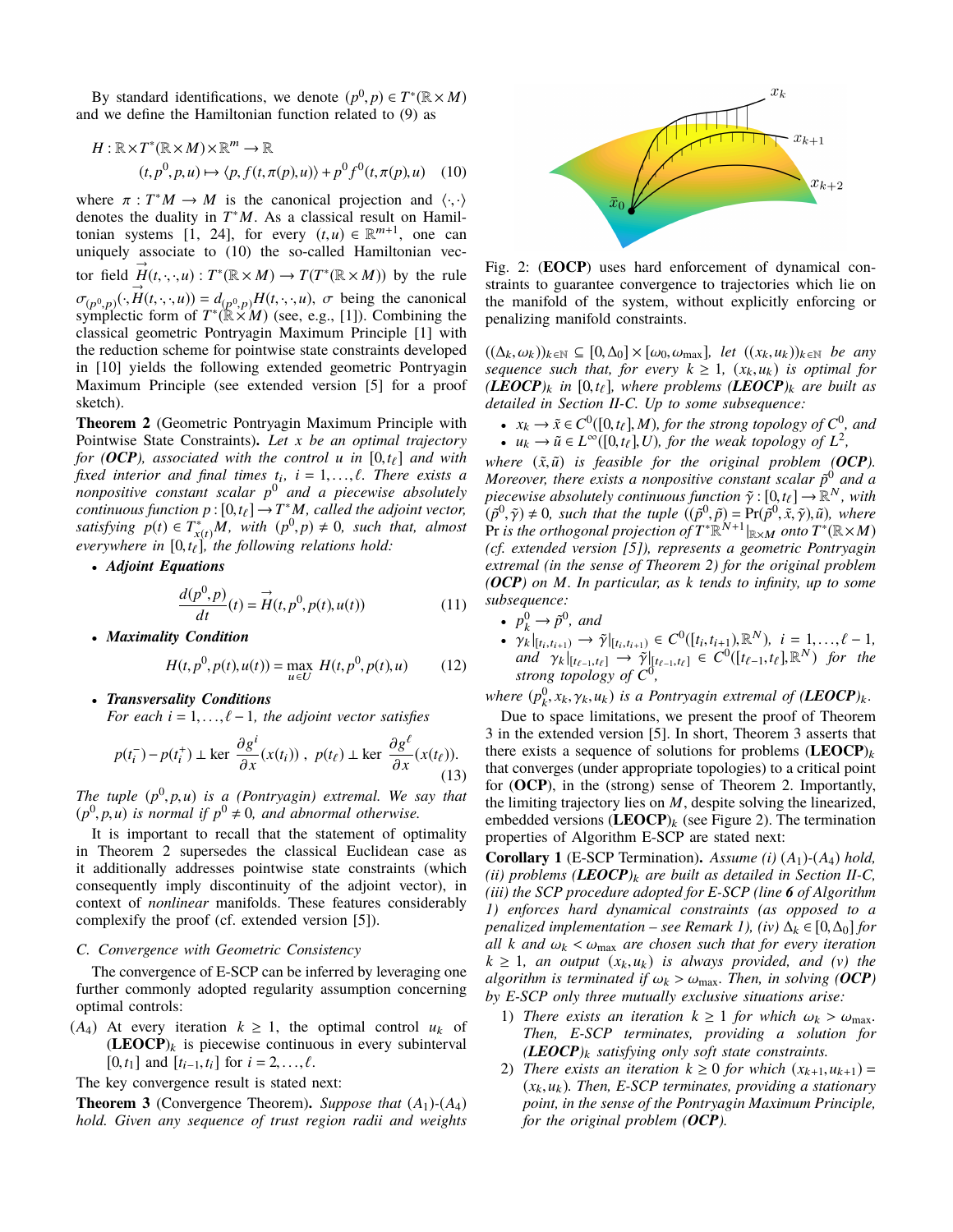3) We have  $(x_{k+1}, u_{k+1}) \neq (x_k, u_k)$ , for every iteration  $k \geq$ 0. Then, E-SCP builds a sequence of optimal solutions for  $(LEOCP)_{k}$  that has a subsequence converging (with respect to appropriate topologies) to a stationary point, in the sense of the Pontryagin Maximum Principle, for the original problem  $(OCP)$ .

*Proof:* The assumptions on the internal SCP procedure for E-SCP imply that only these three cases may happen and that they are mutually exclusive. Moreover, case 3) is a direct consequence of Theorem 3 and, for case 2), it is sufficient to apply Theorem 3 to the sequence of solutions

$$
((x_0,u_0),(x_1,u_1),\ldots,(x_{k-1},u_{k-1}),(x_k,u_k),(x_k,u_k),(x_k,u_k),\ldots)
$$

because it clearly converges to  $(\tilde{x}, \tilde{u}) = (x_k, u_k)$ .

In case 1), SCP fails because no feasible strategies can be computed, which also occurs in other state-of-the-art trajectory optimization solvers such as TrajOpt [36]. Since the convergence of numerical methods usually leverages a termination threshold, case 3) is the most common outcome. Fortunately, Theorem 3 ensures that we are converging to a stationary point that satisfies strong necessary conditions for optimality in the sense of Theorem 2 and manifold-type constraints.

#### D. Geometric Consistency and Discrete-Time Convergence

Despite the fact that E-SCP entails solving a sequence of linearized problems for the embedded reformulation (EOCP), i.e., without explicit representation of the manifold, Lemma 1 and Corollary 1 ensure that the numerical solution converges to trajectories that satisfy the manifold constraints and also ensure that the limiting solution satisfies strong first-order necessary conditions for optimality that respect the geometric structure of the original manifold.

The additional advantage of working within a continuoustime setting is that the validity of the theoretical guarantees is independent of the time-discretization scheme used to solve the ODEs. For instance, choosing schemes such as Euler or Simpson's rule lead to well well-posed convex optimization problems when the dynamics are linearized within each SCP step. With a sufficiently small time-step, one can ensure that the discrete solution provided by SCP stays close to the solution of the continuous-time problem (**EOCP**). Finally, Corollary 1 further implies that this discretized solution stays close to the solution for the original continuous-time  $(OCP)$ .

## IV. CONVERGENCE ACCELERATION VIA **DIFFERENTIAL SHOOTING METHOD**

An important result provided by Theorem 3 is the convergence of Pontryagin extremals related to the sequence of solutions for problem  $(LEOCP)_k$  in the Euclidean space towards a Pontryagin extremal related to the solution for (OCP) in the manifold, found by E-SCP. As a consequence, we can extend the acceleration procedure proposed in [6] to the manifold and pointwise state constraint case, *i.e.*, warmstarting shooting methods [3] with E-SCP.

The key idea is that since the convergence of the adjoint vectors is provided in  $\mathbb{R}^N$ , one can leverage them to re-state a shooting method on the manifold within  $\mathbb{R}^N$ . However, unlike the framework proposed in [6], the main difficulty concerns the pointwise state constraints that introduce discontinuities for the multipliers. Fortunately, we can still use this hybrid method by leveraging the knowledge of adjoint vectors at intermediate times. Assuming SCP is converging, the Lagrange multipliers  $\lambda_k^i$  related to the pointwise condition  $G_k^i(x(t_i)) = 0$  for the finite dimensional discretization of problems  $(LEOCP)_{k}$ approximate the values  $\gamma_k(t_i)$  of the adjoint vectors related to the continuous-time  $(\text{LEOCP})_k$  (see [13] and the problem reduction provided in the extended version [5]). Then, up to some subsequence, for every small  $\delta > 0$ , there exists an iteration  $k_{\delta} \ge 1$  for which, for every iteration  $k \ge k_{\delta}$ , one has  $\|\tilde{\gamma}(t_i) - \lambda_k^i\| < \delta, i = 1, ..., \ell$ , where  $\tilde{\gamma}$  is an adjoint vector related to the solution of (OCP) found by SCP (see Theorem 3). This means that, starting from some iteration  $k \ge k_{\delta}$ , we can run a shooting method to solve (OCP), initializing using  $\lambda_i^i$ ,  $i = 1, ..., \ell$ . At each iteration of SCP, we use the values  $\lambda_k^i$  provided by the solver to initialize the shooting method until convergence is achieved. This provides a theoretically guaranteed method to accelerate convergence for SCP towards a more accurate solution.

#### V. NUMERICAL EXPERIMENTS AND DISCUSSION

In this section, we provide implementation details and examples to demonstrate various facets of our approach. We focus on three important aspects: (1) providing comparisons between E-SCP and standard SCP on Euclidean spaces, (2) providing comparisons between E-SCP and state-of-the-art algorithms for trajectory optimization, and (3) analyzing convergence acceleration for E-SCP via shooting methods.

Simulations are provided by considering two problems: our running example (Ex), defined in Section II-A, and a trajectory optimization problem for a 7 degree-of-freedom manipulator in a cluttered environment. Consistent with our embedding framework, rather than describing the manipulator via joint angle variables (i.e., local variables), the states are characterized by tuples  $(x_i, y_i) \in \mathbb{S}^1$ ,  $i = 1, ..., 7$  (one for each joint), so that the system evolves in the 7-dimensional torus, i.e.,  $(x_1, y_1, \ldots, x_7, y_7) \in \mathbb{T}^7$ , which is naturally embedded in  $\mathbb{R}^{14}$ . The dynamics are given by the kinematic equations of a manipulator, that is, each joint  $i$  satisfies:

$$
f_i: \mathbb{T}^1 \times \mathbb{R} \to T\mathbb{T}^1: (x_i, y_i, u_i) \mapsto (-y_i u_i, x_i u_i) \tag{14}
$$

where each  $u_i \in \mathbb{R}$  is a control variable. As for our running example (Ex), (14) naturally represents a dynamical system in  $\mathbb{R}^2$ , so that, problem (**EOCP**) coincides with (**OCP**).

The examples and algorithms presented in this work were implemented in the Julia programming language [4] using the GuSTO.jl package located at https://github.com/ StanfordASL/GuSTO.jl, with optimization problems solved using Gurobi [14]. We chose GuSTO [6] as the SCP procedure for E-SCP (line 4 of Algorithm 1), so that Corollary 1 held. For each compared SCP method, the continuous-time optimal control problem was discretized using a trapezoidal approximation of the dynamics, assuming a zero-order hold for the control, and the discrete-time cost considered for each problem was the energy  $\sum_{k=1}^{d-1} ||u_k||_2^2 \Delta t$ , where d is the number of discretization points for the trajectory. Additionally, obstacle avoidance constraints served as our non-convex state constraints. For each set of simulations presented, we report results for 50 experiments with different start and goal configurations. A SCP trial is marked as successful if the algorithm converged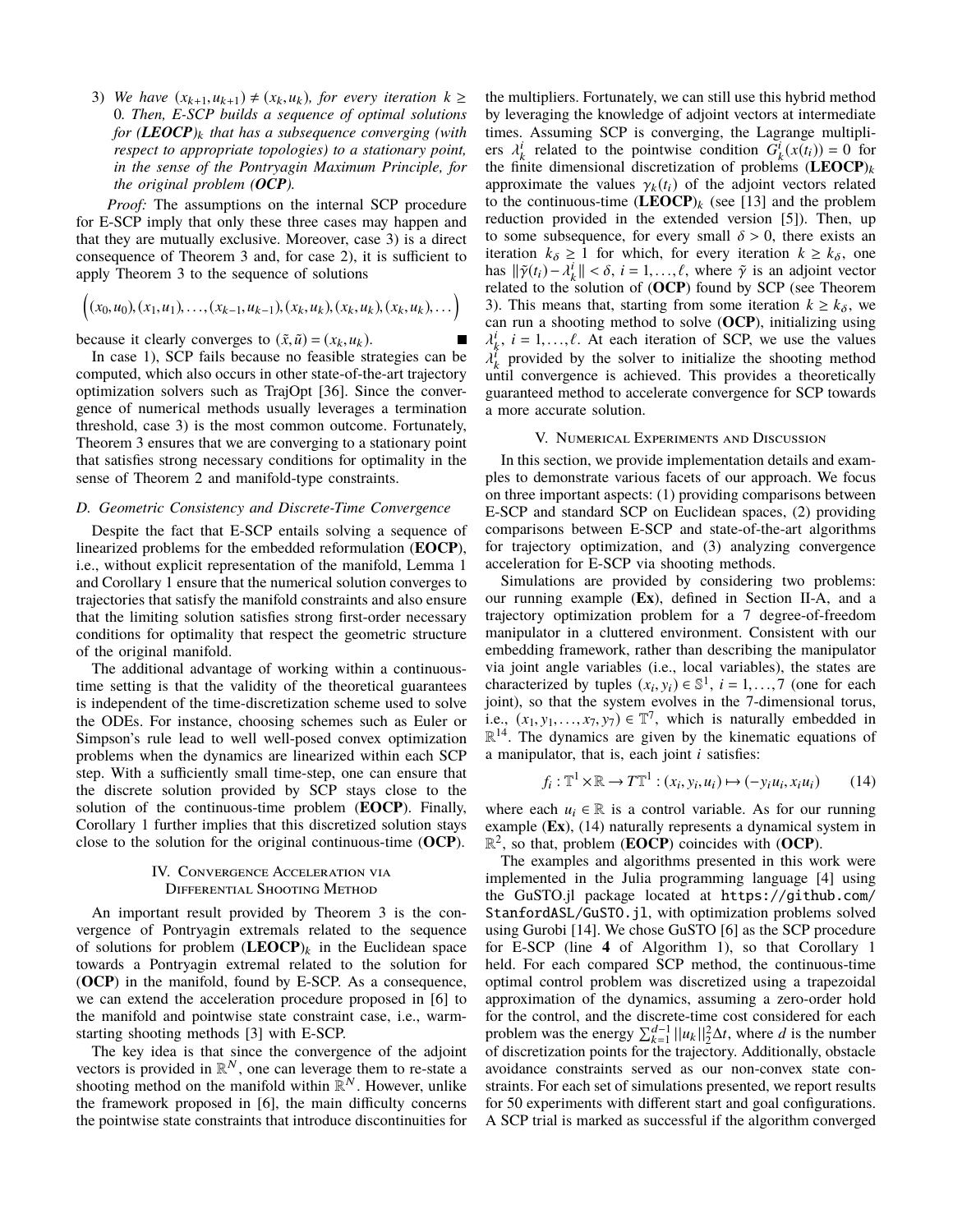and the resulting solution was collision-free. We used the Bullet Physics engine to calculate signed distances for obstacle avoidance constraints or penalties [9, 11]. For each experiment, the variables were initialized using straight-line initializations on the manifold.

## A. Comparison with State-of-the-Art

In this section, we demonstrate the benefits obtained when using E-SCP to solve trajectory optimization problems on manifolds, rather than standard SCP approaches. More specifically, the main advantage of E-SCP is that, when considering hard enforcement of dynamical constraints, the limiting numerical solution is guaranteed to lie on the manifold, even if such a constraint is not explicitly enforced. This approach is in contrast to enforcing the nonlinear manifold-type equality constraints that appear when using standard Euclidean-based SCP approaches. Since added equality constraints increase the complexity of the problem and may adversely affect efficiency, removing manifold-type constraints in SCP provides greater flexibility in solving the sequential problems, given that these constraints are implicitly satisfied.

For this comparison, we considered the 7-DoF manipulator using 120 discretization points over a trajectory time of 30 seconds [22]. The achieved results are shown in Table I. Here, comparisons are given between E-SCP with GuSTO as the internal solver, TrajOpt [36] without any enforced manifoldtype constraints, and versions of GuSTO and TrajOpt where the manifold-type constraints are penalized (denoted by SCP and TrajOpt-P, respectively, in Table I).

E-SCP has the best performance in reduction of dynamical constraint error (even if negligible). As can be expected, the methods that explicitly penalize the presence of the manifold achieve the highest precision for manifold-constraint satisfaction (even if also negligible). However, a keen analysis of Table I shows that this comes with the tradeoff that the additional state-constraint penalties produce a greater tendency to fall into high-cost local minima, since the penalization affects the way the internal convex optimization algorithm reduces the cost. Consequently, the resulting true cost of the nonpenalizing algorithms is on average lower than their penalizing counterparts. In other words, E-SCP provides better optimal solutions than state-of-the-art penalization approaches.

In addition, we note that although unit-norm constraints like  $x \in \mathbb{T}^n$  can be easily formulated as penalty expressions and satisfied through penalization, more complex manifold constraints (e.g., those associated with  $SO(3)$ , closed-kinematic chains, etc.) are more difficult to formulate and satisfy in this way, and would be better handled using E-SCP. Indeed, from Theorem 3 we see that manifold constraint error in E-SCP scales with the dynamical constraint error, which in turn depends only on the discretization scheme. Thus, we expect the negligible manifold constraint error for E-SCP in the previous example to carry over to more complex manifolds.

#### **B.** Convergence Acceleration via Shooting Methods

In this section, we provide numerical simulations that highlight convergence benefits that are obtained when E-SCP is combined with shooting methods. In particular, we consider trajectory optimization of a spacecraft having the dynamics and embedding given in  $(Ex)$  and navigating through a highly

|                                             | E-SCP                | <b>SCP</b>           | TrajOpt              | TrajOpt-P            |
|---------------------------------------------|----------------------|----------------------|----------------------|----------------------|
| Dynamical<br>constraint error               | $1.9 \times 10^{-3}$ | $5.8 \times 10^{-3}$ | $8.5 \times 10^{-3}$ | $4.8 \times 10^{-3}$ |
| $\mathbb{T}^7$ manifold<br>constraint error | $3.9 \times 10^{-2}$ | $3.6 \times 10^{-6}$ | $1.6 \times 10^{-2}$ | $3.1 \times 10^{-6}$ |
| True<br>cost                                | 0.105                | 1.0                  | 0.215                | 0.792                |
| Computation<br>time                         | 0.466                | 0.129                | 0.321                | 1.0                  |

TABLE I: Averaged results of manipulator arm experiments, with normalized cost, computation times and non-normalized values for constraint errors.

cluttered environment, using 100 discretization points over 50second trajectories. As shown in Table II, the results are very promising: on average, the shooting method cuts significantly the number of SCP iterations required to converge to a trajectory, resulting in an overall  $59.4\%$  increase in speed. The difference in performance is made more stark by the fact that the shooting method can occasionally converge in cases where SCP is unable to converge at all due to the use of naive incollision straight-line initialization. Indeed, it is also interesting to note that in cases where the shooting method provides the final convergence, the final trajectory cost is always lower (if sometimes only slightly) than the cost returned by SCP alone, as the shooting method relies on the Newton method and thus tends to achieve a much higher proximity to the optimal on convergence than SCP.

|                       | E-SCP<br>Only | $E-SCP +$<br>Shooting |
|-----------------------|---------------|-----------------------|
| <b>SCP</b> Iterations | 30            |                       |
| Reported Cost         | 0 22 1        | 0.176                 |

TABLE II: Averaged results of experiments using a shooting method to accelerate the convergence of E-SCP, while resulting in lower trajectory cost than using E-SCP alone.

#### VI. CONCLUSIONS

In this paper we provided an SCP-based method for trajectory optimization with manifold constraints. Our key insight was to leverage geometric embeddings to lift a manifoldconstrained trajectory optimization problem into an equivalent problem defined over a space enjoying Euclidean structure, where SCP can be readily applied. We derived sound theoretical guarantees and validated the proposed methodology via numerical experiments. Among other benefits, our method can easily accommodate implicitly-defined manifold constraints.

This work opens the field to many future avenues of research. First, we plan to study the setting with free final times  $t_i$ ,  $i = 1, ..., \ell$ , both from a theoretical and numerical standpoint. Second, related to the previous direction, it is of interest to design accurate numerical schemes that can handle multi-shooting methods and free final time settings. Third, we would like to leverage techniques from Lie group theory to improve performance when applying E-SCP to such specific class of submanifolds. Finally, we plan to evaluate our method on hardware platforms, such as robotic manipulators and test beds for free-flying robotic spacecraft.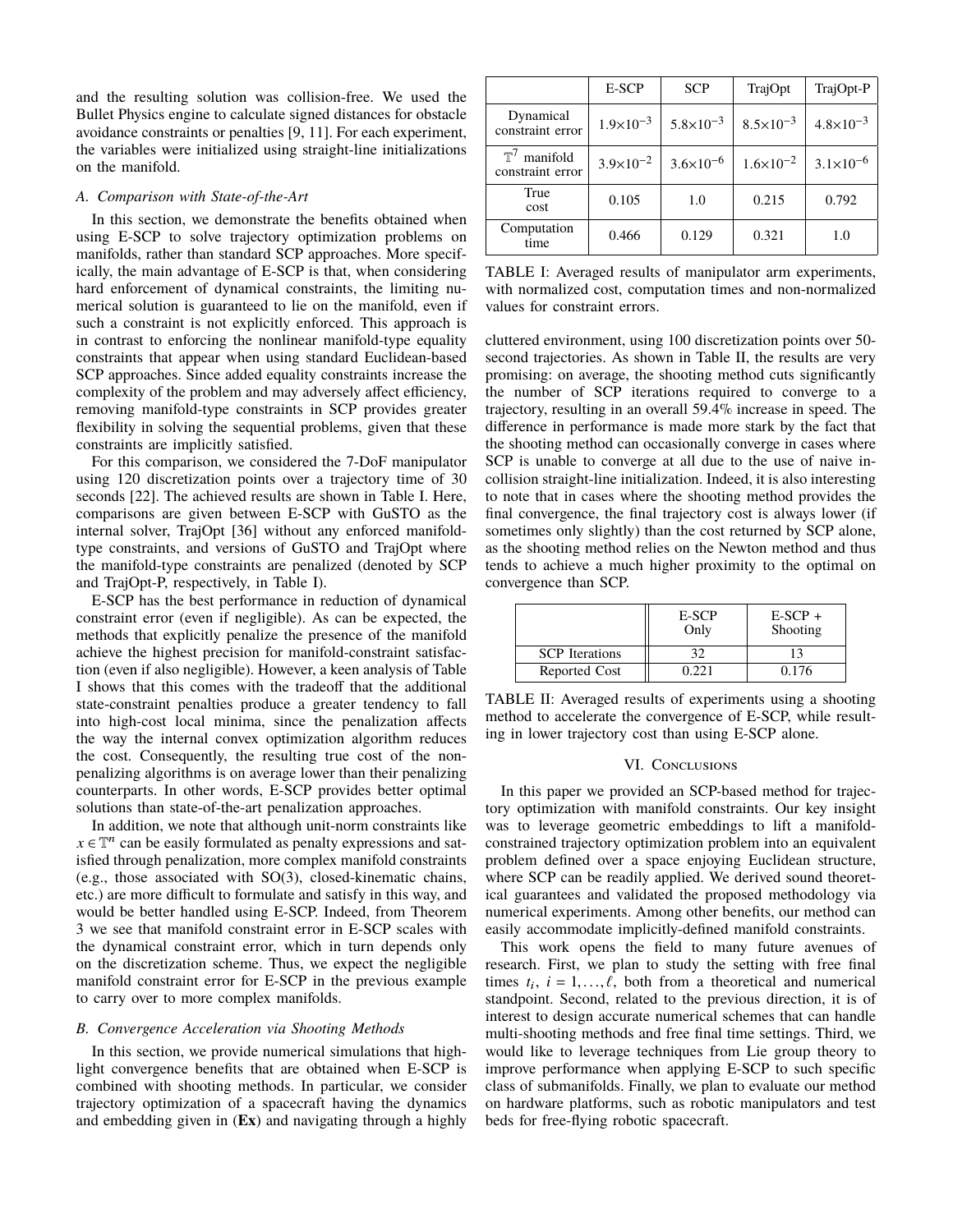#### **REFERENCES**

- [1] A. A. Agrachev and Y. Sachkov. Control Theory from the Geometric Viewpoint. Springer, 2004.
- [2] F. Augugliaro, A. P. Schoellig, and R. D'Andrea. Generation of collision-free trajectories for a quadrocopter fleet: A sequential convex programming approach. In IEEE/RSJ Int. Conf. on Intelligent Robots & Systems, 2012.
- [3] J. T. Betts. Survey of numerical methods for trajectory optimization. AIAA Journal of Guidance, Control, and Dynamics, 21(2):193-207, 1998.
- [4] J. Bezanson, S. Karpinski, V. B. Shah, and A. Edelman. Julia: A fast dynamic language for technical computing, 2012. Available at http://arxiv.org/abs/1209.5145.
- [5] R. Bonalli, A. Bylard, A. Cauligi, T. Lew, and M. Pavone. Trajectory optimization on manifolds: A theoreticallyguaranteed embedded sequential convex programming approach. In Robotics: Science and Systems, 2019. Extended version available at https://arxiv.org/abs/1905. 07654.
- [6] R. Bonalli, A. Cauligi, A. Bylard, and M. Pavone. GuSTO: Guaranteed sequential trajectory optimization via sequential convex programming. In *Proc. IEEE Conf.* on Robotics and Automation, 2019.
- [7] F. Bullo and A. D Lewis. Geometric Control of Mechan*ical Systems.* Springer-Verlag, 1 edition, 2004.
- [8] F. Bullo and A. D. Lewis. Reduction, linearization, and stability of relative equilibria for mechanical systems on Riemannian manifolds. Acta Applicandae Mathematicae,  $99(1):53-95, 2007.$
- [9] E. Coumans. Bullet physics. Available at http:// bulletphysics.org/.
- [10] A. V. Dmitruk and A. M. Kaganovich. Maximum principle for optimal control problems with intermediate constraints. Computational Mathematics and Modeling,  $22(2):2180-215, 2011.$
- [11] C. Ericson. Real-Time Collision Detection. CRC Press, 2004.
- [12] A. F. Filippov. On certain questions in the theory of optimal control. SIAM Journal on Control, 1(1):76–84, 1962.
- [13] L. Göllmann, D. Kern, and H. Maurer. Optimal control problems with delays in state and control variables subject to mixed control-state constraints. Optimal Control Applications and Methods, 30(4):341–365, 2008.
- [14] Gurobi Optimization, LLC. Gurobi Optimizer Reference Manual, 2018. Available at http://www.gurobi.com.
- [15] L. Jaillet and J. M. Porta. Path planning with loop closure constraints using an atlas-based RRT. In Int. Symp. on Robotics Research, 2016.
- [16] L. Janson, E. Schmerling, A. Clark, and M. Pavone. Fast Marching Tree: a fast marching sampling-based method for optimal motion planning in many dimensions. Int. Journal of Robotics Research, 34(7):883-921, 2015.
- [17] M. Kalakrishnan, S. Chitta, E. Theodorou, P. Pastor, and S. Schaal. STOMP: Stochastic trajectory optimization for motion planning. In Proc. IEEE Conf. on Robotics and Automation, 2011.
- [18] S. Karaman and E. Frazzoli. Sampling-based algorithms

for optimal motion planning. Int. Journal of Robotics Research, 30(7):846-894, 2011.

- [19] L. E. Kavraki, P. Švestka, J.-C. Latombe, and M. H. Overmars. Probabilistic roadmaps for path planning in high-dimensional spaces. IEEE Transactions on Robotics and Automation, 12(4):566-580, 1996.
- [20] K. Khorasani and P. V. Kokotovic. Feedback linearization of a flexible manipulator near its rigid body manifold. System and Control Letters, 6(3):187–192, 1985.
- [21] S. M. LaValle. Planning Algorithms. Cambridge Univ. Press, 2006.
- [22] S. M. LaValle and J. J. Kuffner. Rapidly-exploring random trees: Progress and prospects. In Workshop on Algorithmic Foundations of Robotics, 2000.
- [23] E. B. Lee and L. Markus. Foundations of Optimal Control Theory. John Wiley & Sons, 1967.
- [24] J. M. Lee. Introduction to Smooth Manifolds. Springer, 1 edition, 2003.
- [25] A. D. Lewis and D. R. Tyner. Jacobian linearisation in a geometric setting. In Proc. IEEE Conf. on Decision and Control, 2003.
- [26] X. Liu and P. Lu. Solving nonconvex optimal control problems by convex optimization. AIAA Journal of Guidance, Control, and Dynamics, 37(3):750 - 765, 2014.
- [27] A. Majumdar and R. Tedrake. Funnel libraries for realtime robust feedback motion planning. Int. Journal of Robotics Research, 36(8):947-982, 2017.
- [28] Y. Mao, M. Szmuk, and B. Açikmeşe. Successive convexification of non-convex optimal control problems and its convergence properties. In Proc. IEEE Conf. on Decision and Control, 2016.
- [29] D. Mellinger, N. Michael, and V. Kumar. Trajectory generation and control for precise aggressive maneuvers with quadrotors. Int. Journal of Robotics Research, 31  $(5):664-674, 2012.$
- [30] G. Misra and X. Bai. Task-constrained trajectory planning of free-floating space-robotic systems using convex optimization. AIAA Journal of Guidance, Control, and Dynamics, 40(11):2857 - 2870, 2017.
- [31] R. M. Murray, Z. Li, and S. S. Sastry. A Mathematical Introduction to Robotic Manipulation. CRC Press, first edition, 1994.
- [32] L. S. Pontryagin. Mathematical Theory of Optimal Processes. Taylor & Francis, 1987.
- [33] N. Ratliff, M. Zucker, J. A. Bagnell, and S. Srinivasa. CHOMP: Gradient optimization techniques for efficient motion planning. In *Proc. IEEE Conf. on Robotics and* Automation, 2009.
- [34] A. Saccon, A. P. Aguiar, A. J. Häusler, J. Hauser, and A. M. Pascoal. Constrained motion planning for multiple vehicles on SE(3). In Proc. IEEE Conf. on Decision and Control. 2012.
- [35] A. Saccon, J. Hauser, and A. P. Aguiar. Optimal control on Lie groups: The projection operator approach. IEEE Transactions on Automatic Control, 58(9):2230-2245, 2013.
- [36] J. Schulman, Y. Duan, J. Ho, A. Lee, I. Awwal, H. Bradlow, J. Pan, S. Patil, K. Goldberg, and P. Abbeel. Motion planning with sequential convex optimization and convex